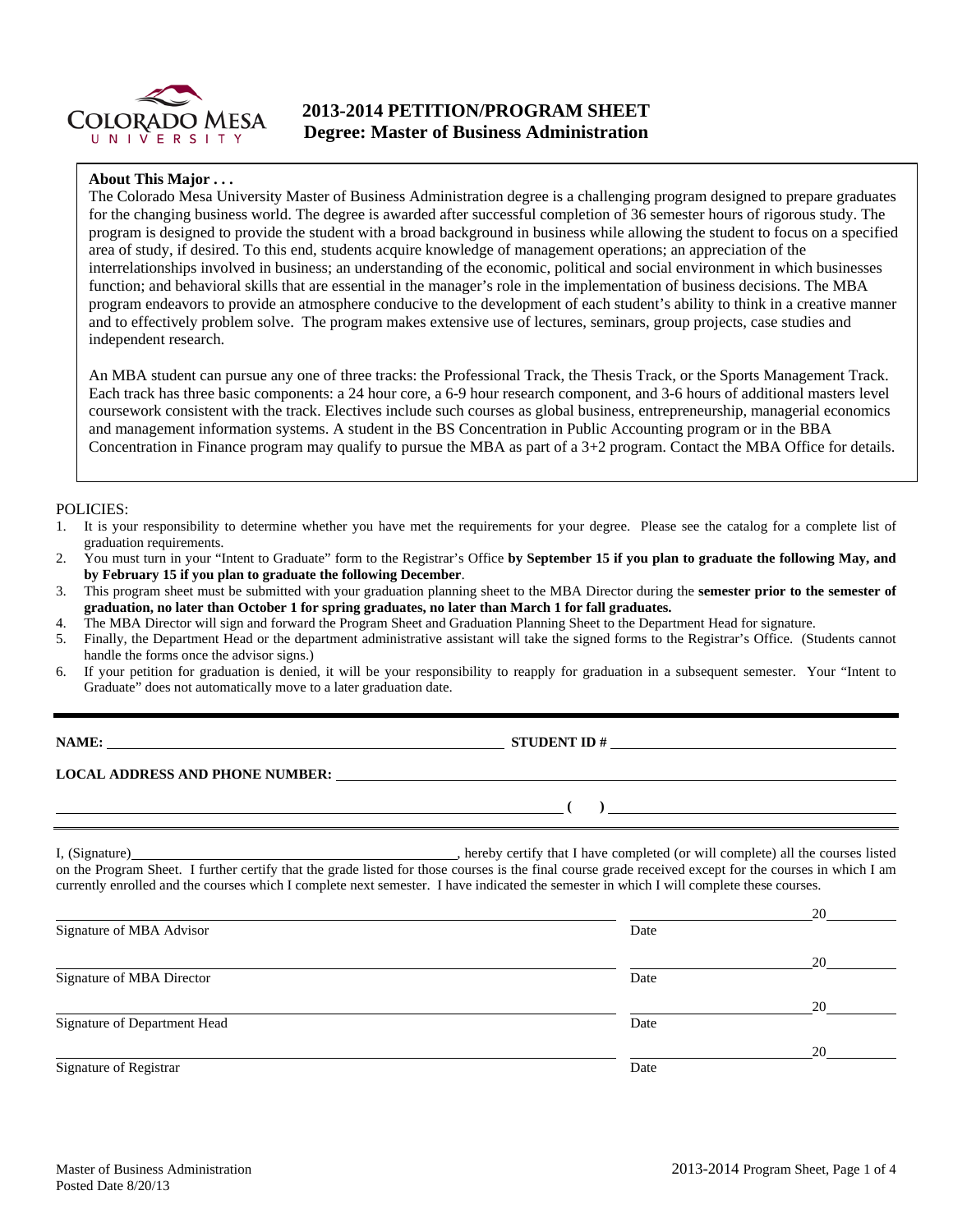**Students should work closely with their MBA advisor when selecting and scheduling courses prior to registration.** 

#### **Admission to the MBA Program.** An applicant must:

- Possess an undergraduate degree from a regionally accredited college or university;
- Demonstrate evidence of a strong academic background and the ability to pursue advanced study;
- Demonstrate evidence of appropriate English, reading, and writing skills;
- Demonstrate critical thinking skills;
- Have earned a GPA of 3.0 or better from the most recent 60 credit hours of course work earned toward a bachelor's degree, including required leveling courses;
- Have a cumulative 3.0 GPA or better in prior graduate work;
- Take the GRE and have results sent to the MBA Office. The GMAT score will be considered as an alternative to the GRE
- Write a 2,500–3,000 word essay in APA style on an important global business current event, demonstrating potential for MBA-level writing and research ability. The essay is written in a controlled setting: see MBA Director.
- Provide a current resume containing a detailed work history;
- Provide two professional and/or academic recommendations;
- Interview, if required, with members of MBA Committee;
- Meet other program admission requirements as determined by the MBA Director.
- An international student must take the TOEFL and achieve a score of 550 or higher, and meet other requirements as specified under International Student Admission criteria.

### **Degree Requirements:**

- Admission to the program also follows all general admissions policies & procedures for graduate programs outlined in the university catalog.
- 36 Semester Hours are required for the MBA Degree.
- No class grade lower than "B" will be counted in the degree.
- It is the student's responsibility to read, understand, and follow all policies and procedures in the MBA Handbook.
- **Prior to completing his/her first semester or first six hours of the program a student must file a Degree Planning Sheet with the MBA office to delineate that student's specific degree requirements.**

### **Leveling Courses (18 Semester Hours)**

An applicant can demonstrate, through academic transcripts, an appropriate background in the core requirements listed below. A student without this background or adequate depth in this background will be required to complete leveling requirements. This requirement must be met prior to acceptance to the MBA.

| Course No       | Title                                  | Sem.Hrs Grade | Term |
|-----------------|----------------------------------------|---------------|------|
| ACCT 201        | <b>Financial Accounting</b>            | 3             |      |
| <b>CISB 101</b> | <b>Business Info Technology</b>        | 3             |      |
| <b>FINA 301</b> | <b>Managerial Finance</b>              | 3             |      |
|                 | MANG 201 Principles of Management      | 3             |      |
|                 | MARK 231 Principles of Marketing       | 3             |      |
| STAT 200        | <b>Probability and Statistics</b>      | 3             |      |
|                 | or CISB 241 Intro to Business Analysis | 3             |      |

## **MBA Program** (36 semester hours)

## **I. Required MBA Core Courses** (24 Semester Hours)**:**

| Course No<br>Title                                  | Sem.Hrs Grade | Term |
|-----------------------------------------------------|---------------|------|
| <b>ACCT 500 Managerial Accounting</b>               | 3             |      |
| <b>BUGB 500 Advanced Business Law</b><br>and Ethics | 3             |      |
| FINA 500 Financial Strategy                         | 3             |      |
| <b>MANG 500 Advanced Management</b>                 |               |      |
| Theory                                              | 3             |      |
| <b>MANG 501 Operations Management</b>               | 3             |      |
| MANG 510 Organizational Theory                      |               |      |
| and Behavior                                        | 3             |      |
| <b>MANG 590 Business Strategy</b>                   | 3             |      |
| <b>MARK 500 Marketing Strategy</b>                  |               |      |

## **II. MBA Research Component** (6-9 Semester Hours):

| BUGB 530 Research Design       | 3 |  |
|--------------------------------|---|--|
| and one of the following:      |   |  |
| BUGB 595 Research Practicum or | 3 |  |
| BUGB 590 Thesis                | h |  |

### **III. Chose One Track** (3-6 Semester Hours):

 $\frac{1}{3}$ 

 $\frac{1}{3}$ 

## **Professional Track**

Must take BUGB 595 (above) and 6 semester hours of 500-level electives in Dept of Business as approved by MBA Director

### **Thesis Track**

Must take BUGB 590 (above) and 3 semester hours of 500-level electives in Dept of Business as approved by MBA Director

#### **Sports Management Track**

Must take BUGB 595 (above) and the following two courses KINE 500 Facility and Equipment

| Management in Sport        |  |
|----------------------------|--|
| KINA 510 Event and Program |  |
| Management in Sport        |  |

# **V. Other Requirements:**

Following three items must be passed in the last spring semester:

| Date Completed Pass/Fail                              |  |
|-------------------------------------------------------|--|
| Written Comprehensive Exam<br>Written Research Report |  |
| <b>Oral Research Presentation</b>                     |  |

During a student's entire MBA program, the student must also have followed all policies and procedures contained within the MBA Handbook.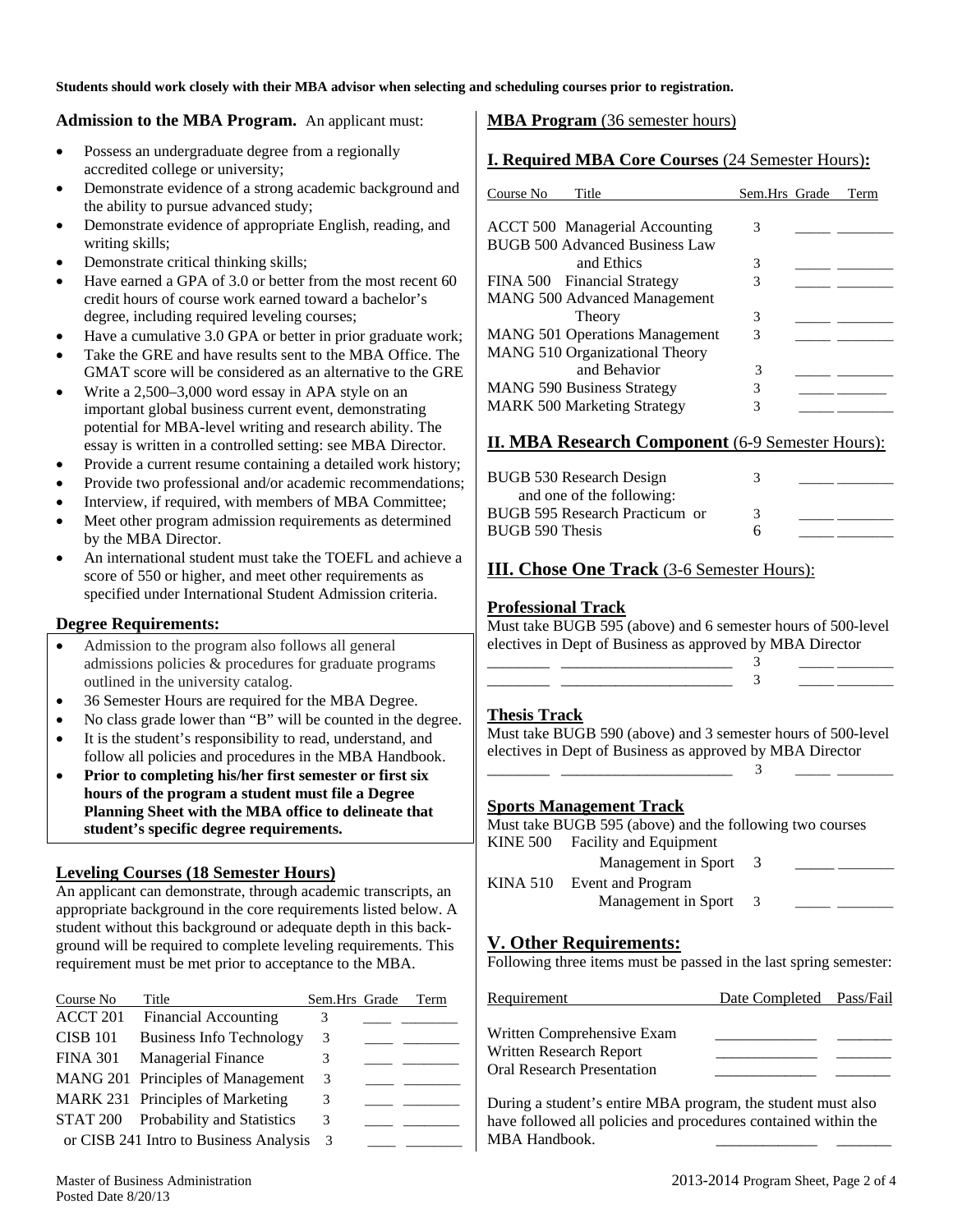## **SUGGESTED COURSE SEQUENCING FOR THE MASTER OF BUSINESS ADMINISTRATION**

Certain courses may have prerequisites or are only offered during Fall or Spring semesters. It is the student's responsibility to meet with the assigned advisor and check the two-year course matrix for course availability. Students may take more or fewer courses, but must complete all program requirements within six years.

# **Option 1. The following is a recommended sequence of course work for those on a three-year graduation path who have completed all leveling courses.**

|                                             | <b>YEAR ONE</b>   |                                                  |                |
|---------------------------------------------|-------------------|--------------------------------------------------|----------------|
| <b>Fall Semester</b>                        | <b>Hours</b>      | <b>Spring Semester</b>                           | <b>Hours</b>   |
| <b>MANG 500 Advanced Management Theory</b>  | 3                 | <b>BUGB 500 Advanced Business Law and Ethics</b> | 3              |
| <b>ACCT 500 Managerial Accounting</b>       | $\overline{3}$    | <b>MARK 500 Marketing Strategy</b>               | $\overline{3}$ |
|                                             | 6                 |                                                  | 6              |
|                                             | <b>YEAR TWO</b>   |                                                  |                |
| <b>Fall Semester</b>                        | <b>Hours</b>      | <b>Spring Semester</b>                           | <b>Hours</b>   |
| <b>MANG 501 Operations Management</b>       | 3                 | FINA 500 Financial Strategy                      | 3              |
| Course from track                           | $rac{3}{6}$       | MANG 510 Organizational Theory and Behavior      | $rac{3}{9}$    |
|                                             |                   |                                                  |                |
|                                             | <b>YEAR THREE</b> |                                                  |                |
| <b>Fall Semester</b>                        | <b>Hours</b>      | <b>Spring Semester</b>                           | <b>Hours</b>   |
| BUGB 530 Research Design                    | 3                 | <b>BUGB 595 Research Practicum</b>               | 3              |
| Course from track (except for Thesis Track) | $\frac{3}{3-6}$   | OR BUGB 590 Thesis                               | 6              |
|                                             |                   | <b>MANG 590 Business Strategy</b>                | $\overline{3}$ |
|                                             |                   |                                                  | $6 - 9$        |

# **Option 2. The following is a recommended sequence of course work for those on a two-year graduation path who have completed all leveling courses**.

 $\mathsf I$ 

**YEAR ONE** 

|                                            |                | 1 EAR VALL                                  |              |
|--------------------------------------------|----------------|---------------------------------------------|--------------|
| <b>Fall Semester</b>                       | <b>Hours</b>   | <b>Spring Semester</b>                      | <b>Hours</b> |
| <b>MANG 500 Advanced Management Theory</b> | 3              | BUGB 500 Advanced Business Law and Ethics   | 3            |
| <b>ACCT 500 Managerial Accounting</b>      | 3              | FINA 500 Financial Strategy                 |              |
| Course from track                          | $\overline{3}$ | <b>MARK 500 Marketing Strategy</b>          |              |
|                                            | 9              |                                             | 9            |
|                                            |                | <b>YEAR TWO</b>                             |              |
| <b>Fall Semester</b>                       | <b>Hours</b>   | <b>Spring Semester</b>                      | <b>Hours</b> |
| <b>MANG 501 Operations Management</b>      | 3              | MANG 510 Organizational Theory and Behavior | 3            |
| <b>BUGB 530 Research Design</b>            | 3              | <b>BUGB 595 Research Practicum</b>          |              |
| <b>MANG 590 Business Strategy</b>          |                | OR BUGB 590 Thesis (6)                      |              |

Course from track (except for Thesis Track)  $\frac{3}{5}$ 

9

9